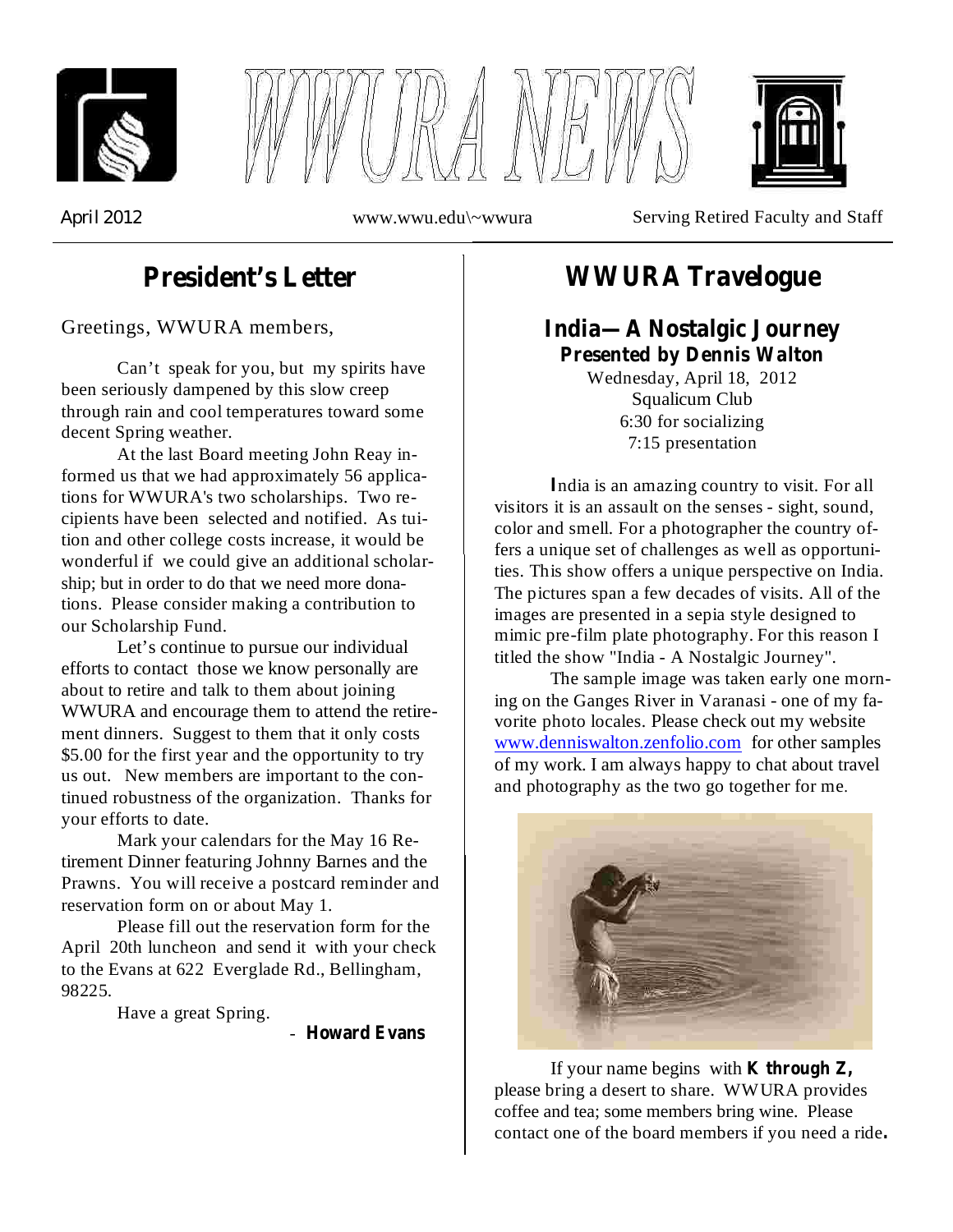# *Health Notes by Evelyn Ames* **Takotsubo (Stress) Cardiomyopathy ("Broken Heart Syndrome")**

The recent (February) Heart Health luncheon at the Bellwether focused on the cardiovascular condition commonly called "Broken Heart Syndrome." The condition, originally called Takotsubo cardiomyopathy, is generally referred to as stress cardiomyopathy, stress-induced cardiomyopathy or apical ballooning syndrome (http://www.mayoclinic.com/health/broken-heart-syndrome/DS01135). Takotsubo cardiomyopathy was first recognized in Japan in1990. (http://circ.ahajournals.org/content/124/18/e460.full) It was first recognized in the United States in 1998.

Stress cardiomyopathy "is a condition in which intense emotional or physical stress can cause rapid and severe heart muscle weakness (cardiomyopathy). This condition can occur following a variety of emotional stressors such as grief (e.g. death of a loved one), fear, extreme anger, and surprise. It can also occur following numerous physical stressors to the body such as stroke, seizure, difficulty breathing (such as a flare of asthma or emphysema), or significant bleeding" (http://www.hopkinsmedicine.org/asc/faqs.html).

Sharkey, Lesser, and Maron (http://circ.ahajournals.org/content/124/18/e460.full) report that in "85% of cases, takotsubo is triggered by an emotionally or physically stressful event that precedes the onset of symptoms by minutes to hours. Emotional stressors include grief (death of a loved one), fear (armed robbery, public speaking), anger (argument with spouse), relationship conflicts (dissolution of marriage), and financial problems (gambling loss, job loss). Physical stressors include acute asthma, surgery, chemotherapy, and stroke" (Circulation, American Heart Association).

"When first evaluated, patients with BHS (broken heart syndrome) are initially thought to be having massive heart attacks. However, the changes on their ECGs are not typical for a heart attack, and the cardiac enzyme tests that are supposed to confirm a heart attack are found not to be significantly elevated. Furthermore, when taken to the catheterization laboratory, their coronary arteries are found to be normal (whereas in true heart attacks, one of the coronary arteries would have been completely occluded). And finally, many of these patients are found to have a peculiar type of heart muscle weakness (or cardiomyopathy) on echocardiography, where the apex of their left ventricle "balloons" outward in an unusual fashion" http://heartdisease.about.com/od/ womenheartdisease/a/brokenheart.htm.

Other direct quotes from About.com Heart health Center may be of interest to the reader. "Many patients with BHS are initially in severe heart failure, and require aggressive and intensive cardiac care. With appropriate care, however, not only do they survive, but also their cardiomyopathy completely resolves within a few days to weeks." "The unique features of BHS are that it occurs suddenly in otherwise healthy patients (usually women); it immediately follows an episode of severe emotional stress; the presenting symptoms strongly suggest a heart attack; and, while victims are at first critically ill with cardiomyopathy, with appropriate care they most often survive and the cardiomyopathy disappears entirely." "The cause of BHS is unknown, but most experts blame it on an unusual response to stress hormones (such as adrenaline) after emotional trauma. The condition may be related to Cardiac Syndrome X, which is caused by constriction of microvessels (tiny blood vessels) within the heart muscle" http://heartdisease.about.com/od/womenheartdisease/a/brokenheart.htm.

Check out this web site (http://www.hopkinsmedicine.org/asc/faqs.html) for Answers to "Frequently Asked Questions about Broken Heart Syndrome. Questions include: What is "stress cardiomyopathy?" What are the symptoms of stress cardiomyopathy? Is stress cardiomyopathy dangerous? How does sudden stress lead to heart muscle weakness? How does stress cardiomyopathy differ from a heart attack?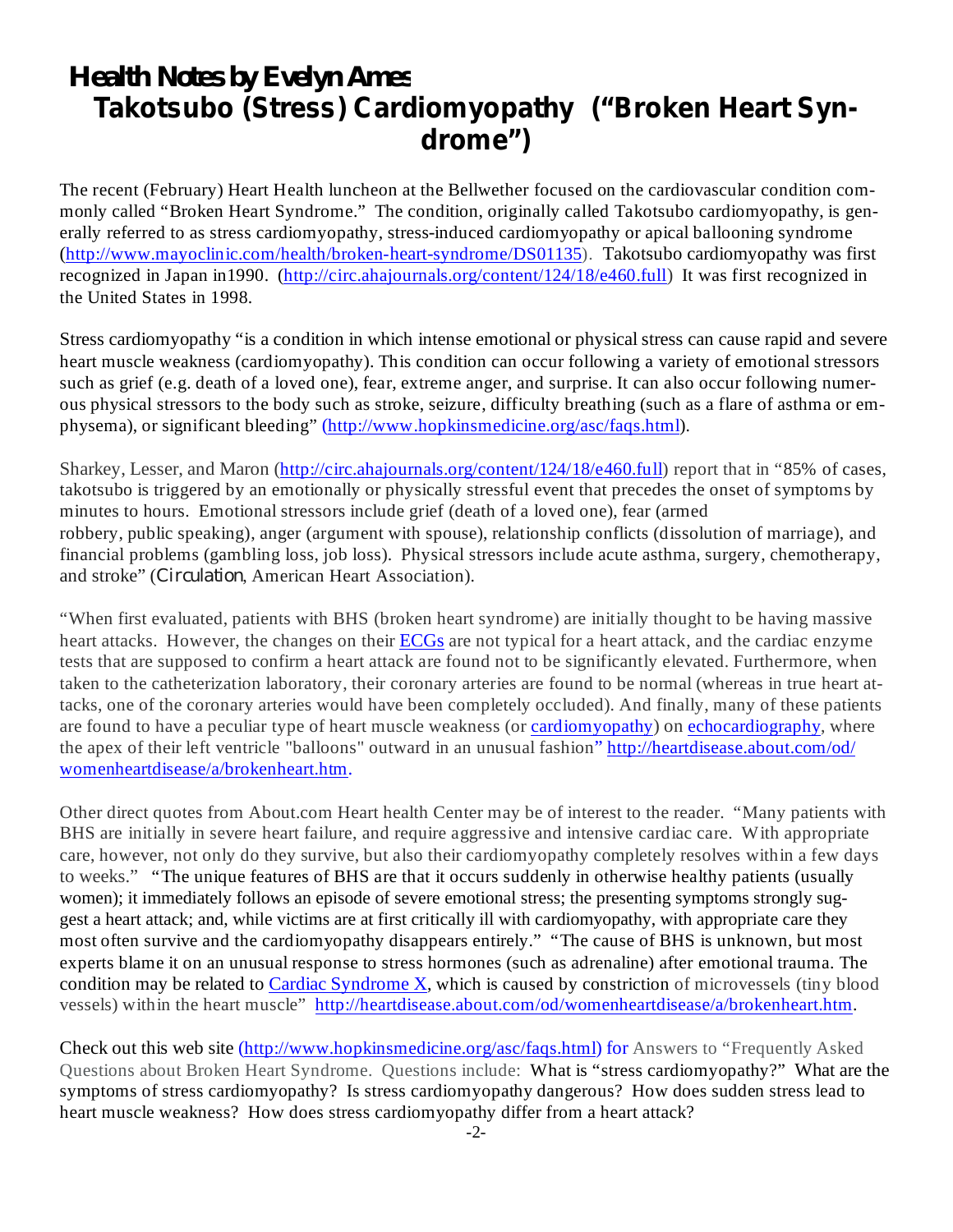I am under a great deal of stress every day. Is it possible that I have been walking around with stress cardiomyopathy and did not even know it? Who is at risk for getting stress cardiomyopathy? Once a person has had stress cardiomyopathy, will they get it again the next time they are under severe stress? If I have had stress cardiomyopathy, what is my long-term prognosis? How can I learn more about stress cardiomyopathy?

**Suggestions for Prevention of Heart Disease, including stress cardiomyopathy:** health lifestyle changes, exercising, healthy diet, reducing stress, stopping smoking, maintaining healthy cholesterol levels, and reducing sodium intake (BWH Women's Health at bwhteleservices@partners.org. January 21, 2011).

.

Additional Informative web sites: http://www.brighamandwomens.org/departments\_and\_services/womenshealth/ hearthealth/your-care-explained/conditions-and-diagnoses/stress-cardiomyopathy/ (http://www.mayoclinic.com/health/broken-heart-syndrome/DS01135). http://en.wikipedia.org/wiki/Takotsubo\_cardiomyopathy, http://www.webmd.com/heart/features/broken-heart-syndrome-stress-cardiomyopathy http://www.nhlbi.nih.gov/educational/hearttruth/downloads/html/hhh/stress-and-depression.htm http://rarediseases.info.nih.gov/GARD/Condition/9400/Stress\_cardiomyopathy.aspx Check http://www.stress.org/hans.htm for a history Hans Selye and the stress reaction.



**Book Column Lynne Masland**

A browse through the Local Authors section on the basement floor of Village Books reveals several new books, as well as a number of old favorites, on the shelves. Many of us faithfully buy local produce and foods; why shouldnœt we be local bookavores supporting local home -town authors too?

Here's a sampling of what's available in non-fiction. Newly out is JoAnn Roe's *San Juan Islands into the* 21<sup>st</sup> Century, an updated account of the islands' history beyond Captain Vancouver and the Pig Wars. Mark Shintaffer has just published Shintaffer Road: 140 Years of Family, Business and Whatcom County, the tale of this pioneer family and their business, Sound Beverages, founded by his grandparents. *In Little Farm in the Foothills: A Boomer Couple's Search for the Slow Life, Susan Colleen Browne, daughter of in-coming* WWURA President Nanette Davis and the late Jim Davis, has written the story of their decision to embrace farming life at Berryridge Farm, with her husband, retired Campus Police officer John F. Browne.

For those interested in the history of gold mining in Whatcom County, Michael Impero has written two books well illustrated with photos: "Dreams of Gold: The History of the Mt. Baker Mining District and The Lone Jack Mine: King of the Mt. Baker Mining District. Kent Hostatler and Wes Gannaway chronicle our area's love affair with baseball in *Bays to Belles: The Story of Baseball in Whatcom County.*

Among old favorites are Brian Griffin's *Boulevard Park and the Taylor Street Dock* and *Darling Anna*: *The Life, Love & Legacy of W.R. Gray, Pioneer Physician, with Neelie Nelson. Last but not least, June Burn's* 1941 classic, *Living High*, is just been reprinted. Her autobiography recounts her experiences with husband Farrar homesteading "the gumdrop," Sentinel Island and later moving to Bellingham. Their two cabins stood for many years on a ridge by Fairhaven College. For several years, Burns wrote "Puget Soundings," a column for the Seattle Times and Bellingham Herald.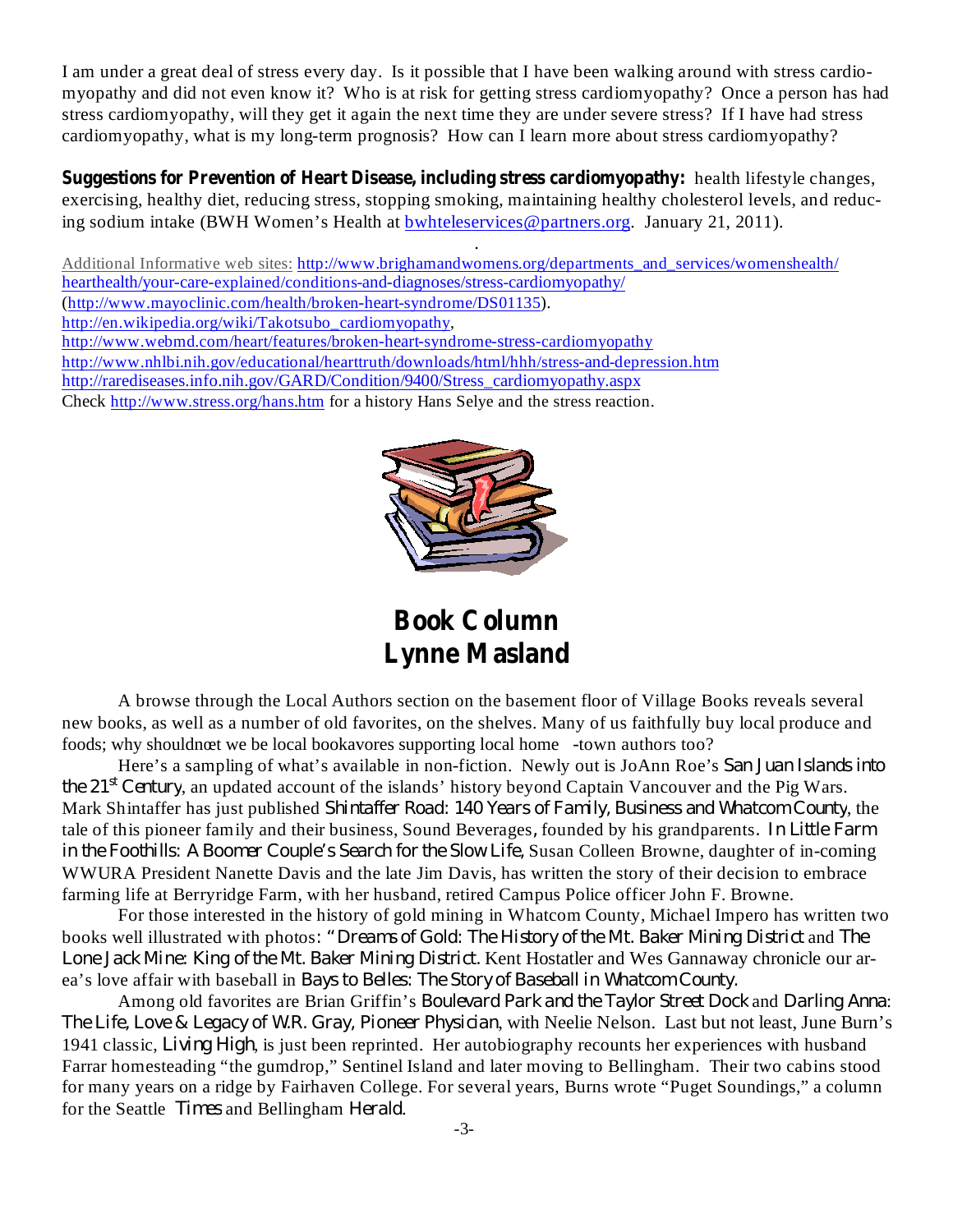#### **WWURA TRAVEL NEWS**

### **DANUBE 50th ANNIVERSARY HOLIDAY MARKETS TRIP DECEMBER 2012**

Our WWURA and friends group will fly Lufthansa non-stop from Seattle to Frankfurt on December 2, 2012, then on to Prague to begin the Danube holiday markets trip. After 2 nights in Prague, we will go by coach to Nuremberg to board the AmaLyra, AmaWaterways' 148 -passenger river boat. Cruising along the Danube, we will visit Regensburg, Passau, Salzburg (optional), Linz, Melk, Vienna and Budapest.

Fifteen people have reserved so far. Seven are planning to extend their stay in Budapest. There are still a few cabins available on this popular Dec. 2 - 12 trip, but it is advised that you book soon if you would like to join us as some categories of cabins are already sold out..

Cost per person: River cruise cabins start at \$2250 (including 10%group discount). Land program is \$460 (Prague and scenic transfer by coach to Nuremberg). Port charges are \$147. Air is estimated at \$1250 (including taxes). Each participant receives \$100 shipboard credit; past passengers also receive \$100 discount.

Contact Kathy Whitmer (734-7211) or Joyce D. Wilson (733-4703) for information.

The Travel Committee is still looking for new members. If you would be willing to join us, please call Barb Evans at 650-9724 or email to  $\langle$ barbandhoward@comcast.net $\rangle$ 

#### **April Interest Groups are listed below**

WWURA'S Interest Groups are open to everyone. If you would like to join a group, please call the contact person.

**Book Group** - Donna Rochon, 647-2301.

Meets at Barbara Davidson's, 806 17th St. at 2:30 p.m. Tuesday, April 17th The book for April is *Mink River* by Brian Doyle The book for May is *In the Garden of Beasts: Love, Terror and an American Family in Hitler's* by Erik Larson *Berlin*

**Bridge Group** - Nicholas Bullat, 676-1156.

The bridge group will meet on Tuesday, April 24th, place to be announced.

**Informal Dining** - The hosts for April are Rochon, Clark and Way, Davis and Harmon and Evans. Call Jan Berg, 733-4654 or Barb Evans, 650-9724 if you would like to be added to the list.,

**Opera Group -** Evelyn Ames, 734-3184.

The Metropolitan Opera Live in HD is shown at the Lincoln Theater in Mt. Vernon and at Bellis Fair Regal Cinemas . See Sept.'s Newsletter for contact information. Verdi's La Traviata, Bellis Fair, April 14 at 9:55 a.m. Encore: Lincoln Theater, April 29, Bellis Fair, May 2 Verdi's Rigoletto, April 22, 2012 at the Pickford

**Downhill Skiing** - Charlie Way, 734-0649 Call Charlie if you are interested.

**Writer's Group** - call Evelyn Wright for information, 676-0227.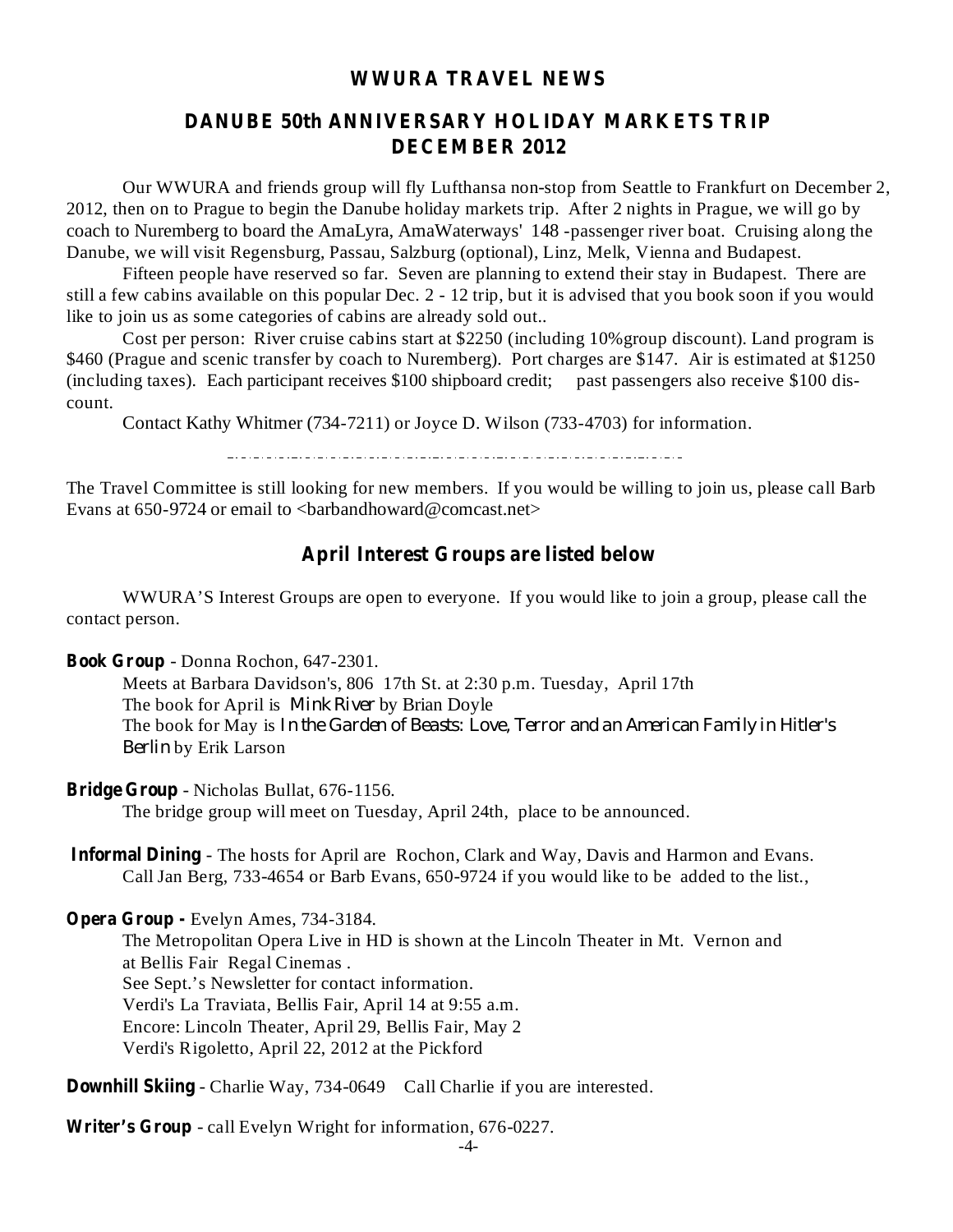*Information and reservation form for the May 16 Retirement Dinner will be sent to you by April 21st with a May 7th deadline. for return.*

## WWURA Election

The slate of candidates for election to a three-year term to the WWURA Board is listed below. Please vote and send your ballot to Kirsti Charlton, 1410 Grant St., Bellingham, WA 98225. Please return by April **27, 2012.**

| <b>Faculty Position</b> | <b>Staff Position</b> | Member-at-large  |
|-------------------------|-----------------------|------------------|
| Bill Smith              | Lynne Masland         | Larry Richardson |
| Write-in                | Write-in              | Write-in         |

\*\*\*\*\*\*\*\*\*\*\*\*\*\*\*\*\*\*\*\*\*\*\*\*\*\*\*\*\*\*\*\*\*\*\*\*\*\*\*\*\*\*\*\*\*\*\*\*\*\*\*\*\*\*\*\*\*\*\*\*\*\*\*\*\*\*\*\*\*

## **Spring Luncheon Friday, April 20, 2012 Northwood Hall, 11:30**

James Christianson of the Bellingham Hearing Center will be the luncheon speaker. His presentation will provide a brief history of deafness and explore myths, misconceptions and realities of sign language and deaf culture. Those who have previously heard him speak highly recommend him and his presentation.

### Reservation Form

 $Name(s)$ 

Address or phone number\_\_\_\_\_\_\_\_\_\_\_\_\_\_\_\_\_\_\_\_\_\_\_\_\_\_\_\_\_\_\_\_\_\_\_\_\_\_\_\_\_\_\_\_\_\_\_\_\_\_\_\_

Amount Enclosed \_\_\_\_\_\_\_\_\_\_\_\_\_\_\_\_\_\_\_\_\_\_\_\_\_

\$15 member, \$18 non-member

### **Reservation Deadline is Monday, April 16**

Mail with check to Barbara Evans, 622 Everglade Rd, Bellingham, WA 98225.